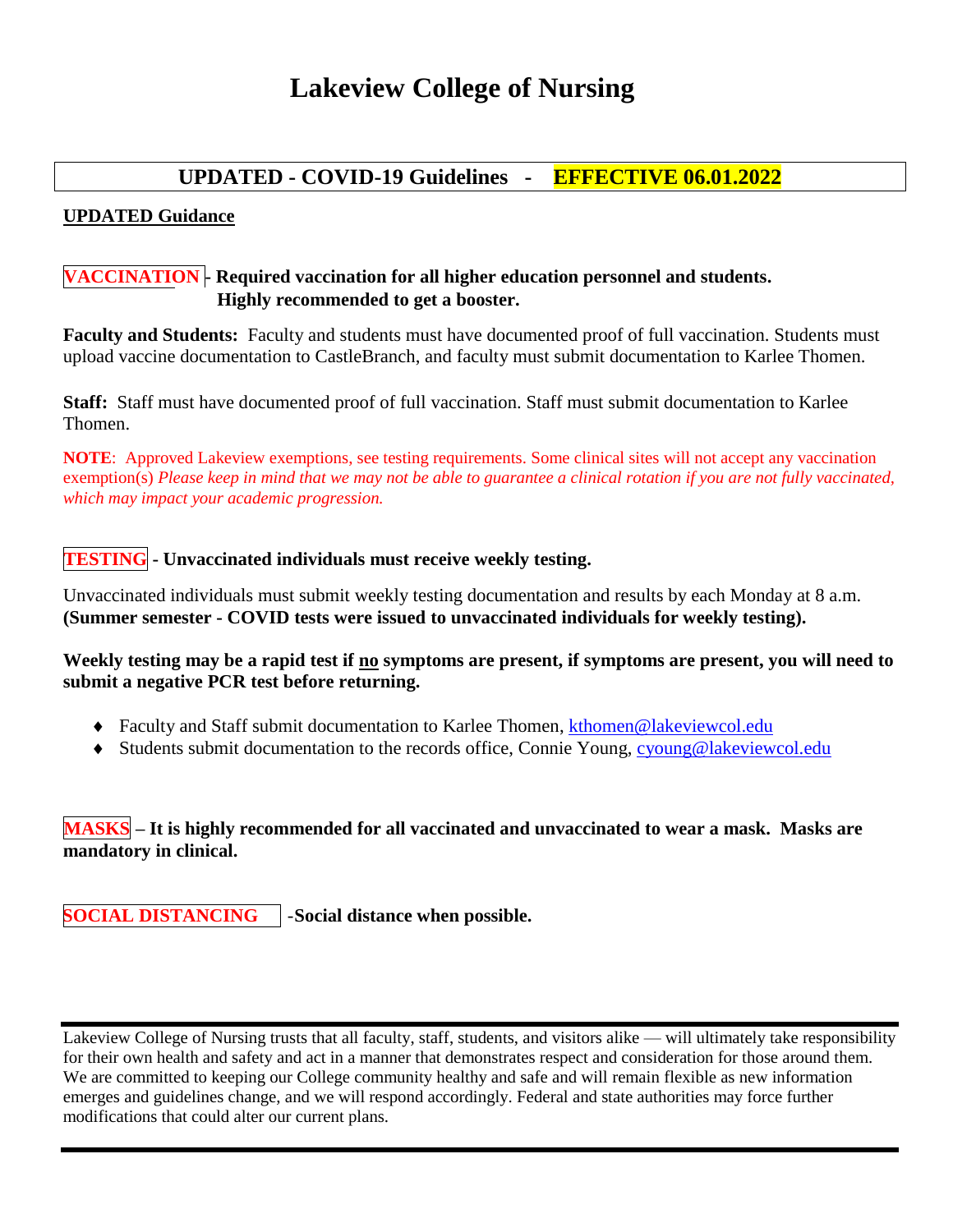# **EXPOSURE – Close Contact to Someone with COVID-19.**

| If you:<br>Have been boosted<br><i>OR</i>                                                                     | Wear a mask around others for 10 days                                                                                |
|---------------------------------------------------------------------------------------------------------------|----------------------------------------------------------------------------------------------------------------------|
| Completed the primary series of Pfizer or Moderna<br>within the last 6 months                                 | Test on day 5, if possible                                                                                           |
| <i>OR</i>                                                                                                     | If symptoms develop, immediately quarantine                                                                          |
| Completed the primary series of J&J vaccine within                                                            | until a negative test confirms symptoms are not                                                                      |
| the last 2 months                                                                                             | caused by COVID-19                                                                                                   |
| If you:<br>Completed the primary series of Pfizer or Moderna<br>vaccine over 6 months ago and are not boosted | Stay home for 5 days. After that continue to wear<br>a mask around others for 5 additional days                      |
| <i>OR</i><br>Completed the primary series of J&J over 2 months                                                | Test on day 5, if possible                                                                                           |
| ago and are not boosted<br><b>OR</b><br>Are unvaccinated                                                      | If symptoms develop, immediately quarantine<br>until a negative test confirms symptoms are not<br>caused by COVID-19 |

\*Students should contact Professor Lawson at 217-709-0945 or [blawson@lakeviewcol.edu](mailto:blawson@lakeviewcol.edu) for quarantine/isolation guidance. Employees should contact their direct supervisor.

## **COVID-19 Vaccination**

The CDC and our clinical agencies state that vaccination is the leading prevention method to protect individuals and spread the COVID-19 virus. Several agencies provide the vaccine; here are a few:

- Vermilion County Health Department <https://vchd.org/covid-19/>
- Clinics by Illinois Counties https://carle.org/Home/COVID-19-Resources/COVID-19-Vaccine-Information
- OSF HealthCare <https://www.osfhealthcare.org/covid19/vaccine/>
- Sarah Bush Lincoln <https://www.sarahbush.org/vaccines/>
- State of Illinois Vaccination Locations <https://coronavirus.illinois.gov/vaccines/vaccination-locations.html>

## **TESTING**

All Testing Sites and guidance in Illinois: http://www.dph.illinois.gov/testing

**Frequent emails are forwarded to the college community with COVID updates and include testing and vaccination information.**